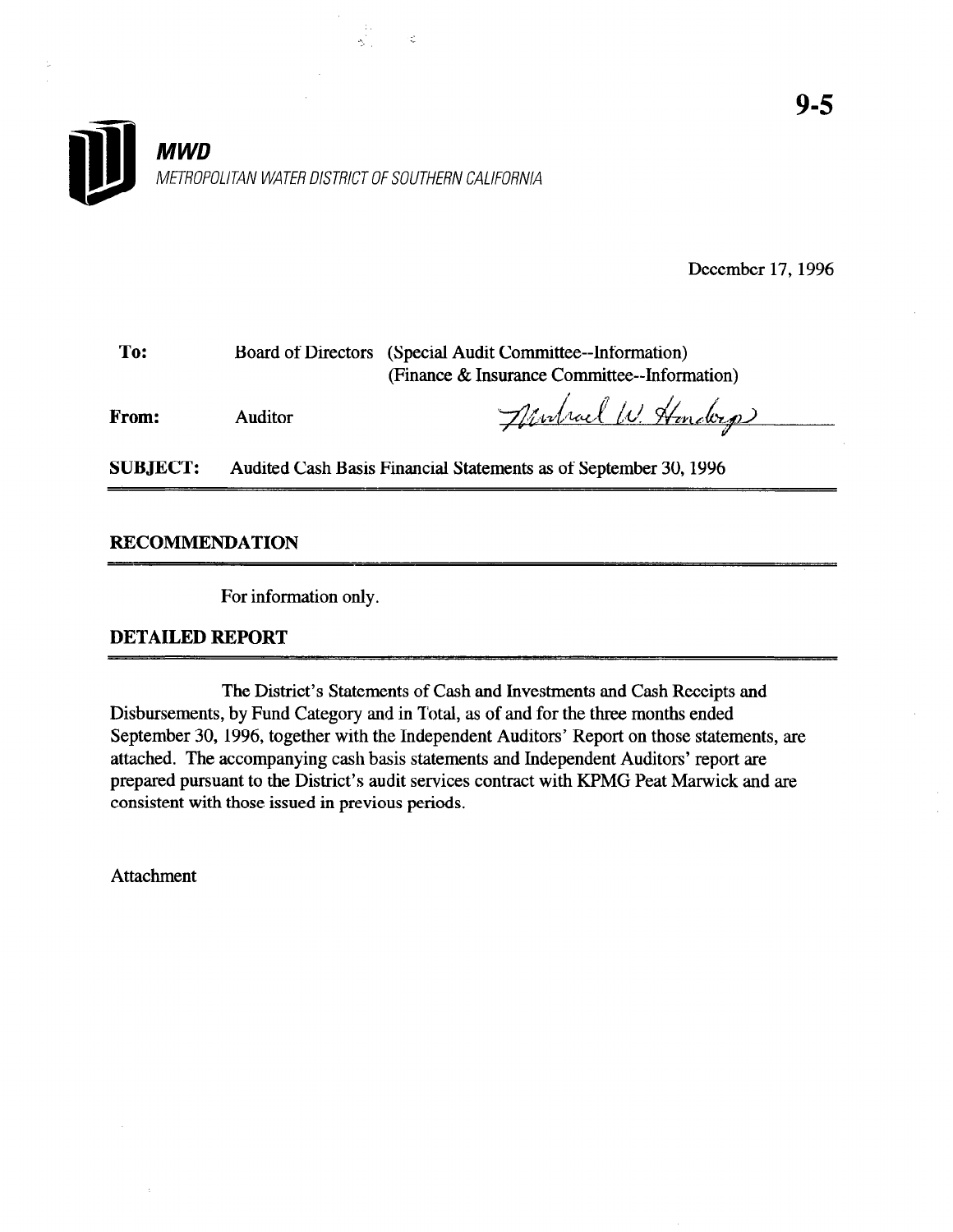

 $\mathfrak{g}$ 

>--.

 $\mathbf{J}$ --

.-

The Global Leader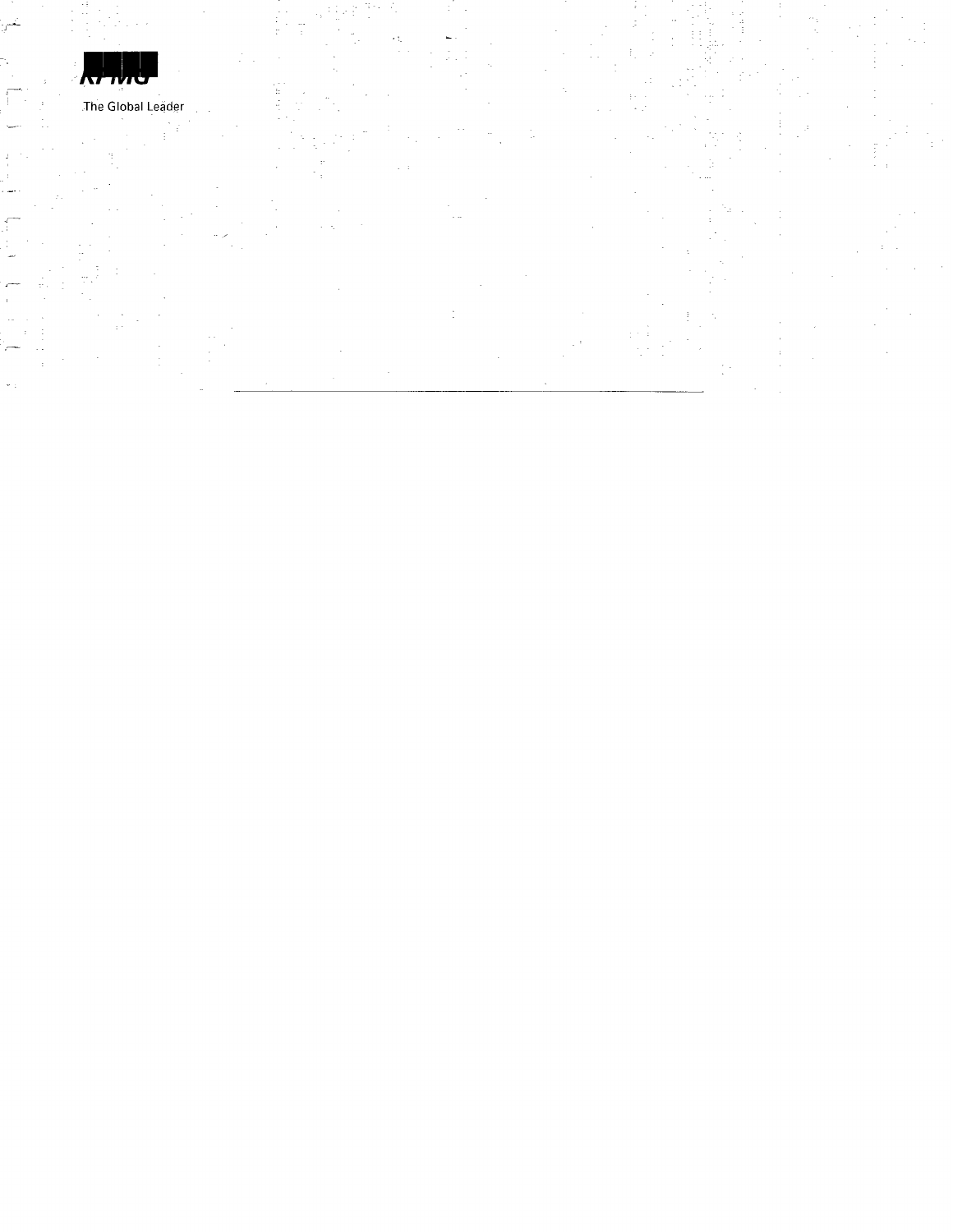

والهبش

## THE METROPOLITAN WATER DISTRICT OF SOUTHERN CALIFORNIA

Statements of Cash and Investments and Cash Receipts and Disbursements, by Fund Category and in Total

As of and for the three months ended September 30,1996

(With Independent Auditors' Report Thereon)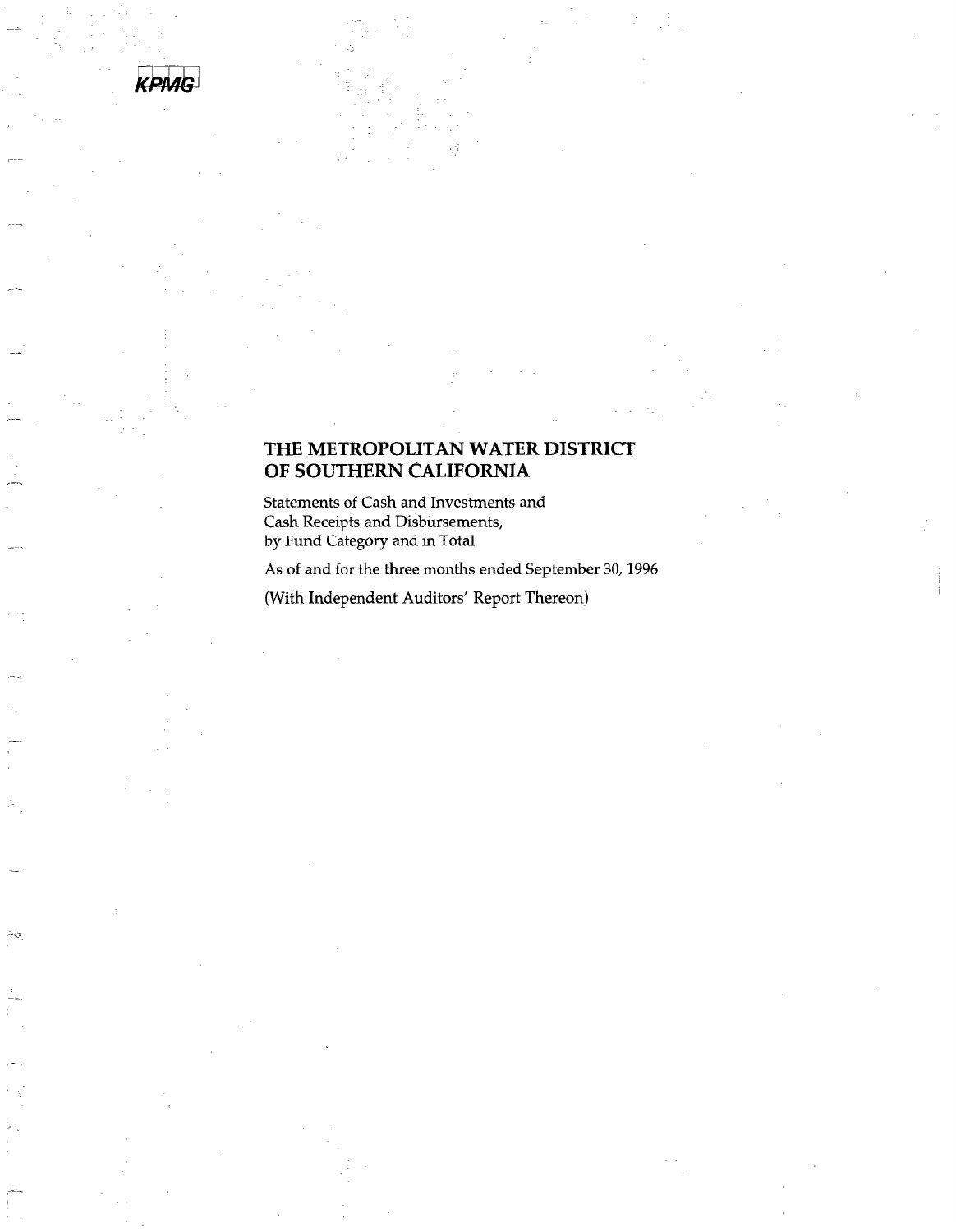$\overline{\phantom{a}}$ 

بالمسر

 $\sim$   $\sim$ 

 $\mathcal{C}$ 

 $\bar{\nu}$  $\bar{z}$ 

 $\subsetneq$ 

As of and for the three months ended September 30,1996

## Table of Contents

|                                                                             | Page |
|-----------------------------------------------------------------------------|------|
| Independent Auditors' Report                                                |      |
| <b>Statement of Cash and Investments</b>                                    |      |
| Statement of Cash Receipts and Disbursements, by Fund Category and in Total |      |
| Notes to Financial Statements                                               |      |

 $\mathcal{A}^{\mathcal{A}}$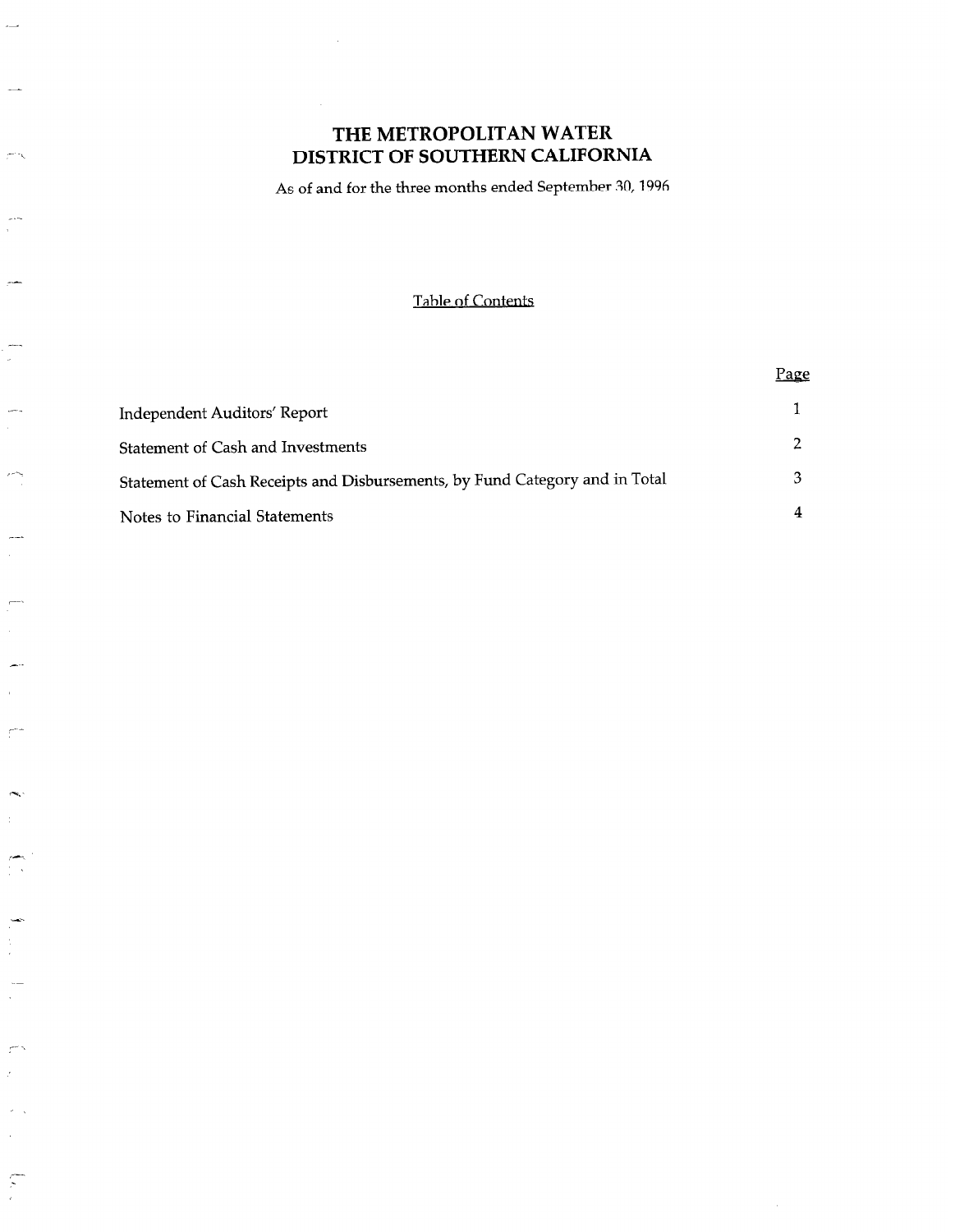

725 South Figueroa Street Los Angeles, CA 90017

### INDEPENDENT AUDITORS' REPORT

The Board of Directors The Metropolitan Water District of Southern California:

-

We have audited the accompanying statement of cash and investments of The Metropolitan Water District of Southern California (the District) as of September 30, 1996 and the related statement of cash receipts and disbursements, by fund category and in total, for the three months then ended. These financial statements are the responsibility of the District's management. Our responsibility is to express an opinion on these financial statements based on our audit.

We conducted our audit in accordance with generally accepted auditing standards. Those standards require that we plan and perform the audit to obtain reasonable assurance about whether the financial statements are free of material misstatement. An audit includes examining, on a test basis, evidence supporting the amounts and disclosures in the financial statements. An audit also includes assessing the accounting principles used and significant estimates made by management, as well as evaluating the overall financial statement presentation. We believe that our audit provides a reasonable basis for our opinion.

As discussed in note 1, the accompanying statements of cash and investments and cash receipts and disbursements, by fund category and in total, present a summary of the cash activity of the District prepared on the cash basis of accounting, which is a comprehensive basis of accounting other than generally accepted accounting principles. Such financial statements are not intended to present fairly the financial position or results of operations of the District in conformity with generally accepted accounting principles.

In our opinion, the financial statements referred to above present fairly, in all material respects, the cash and investments of The Metropolitan Water District of Southern California as of September 30, 1996 and its cash receipts and disbursements, by fund category and in total, for the three months then ended on the basis of accounting described in note 1.

KPM & Peat Maurich 17P

December 2,1996

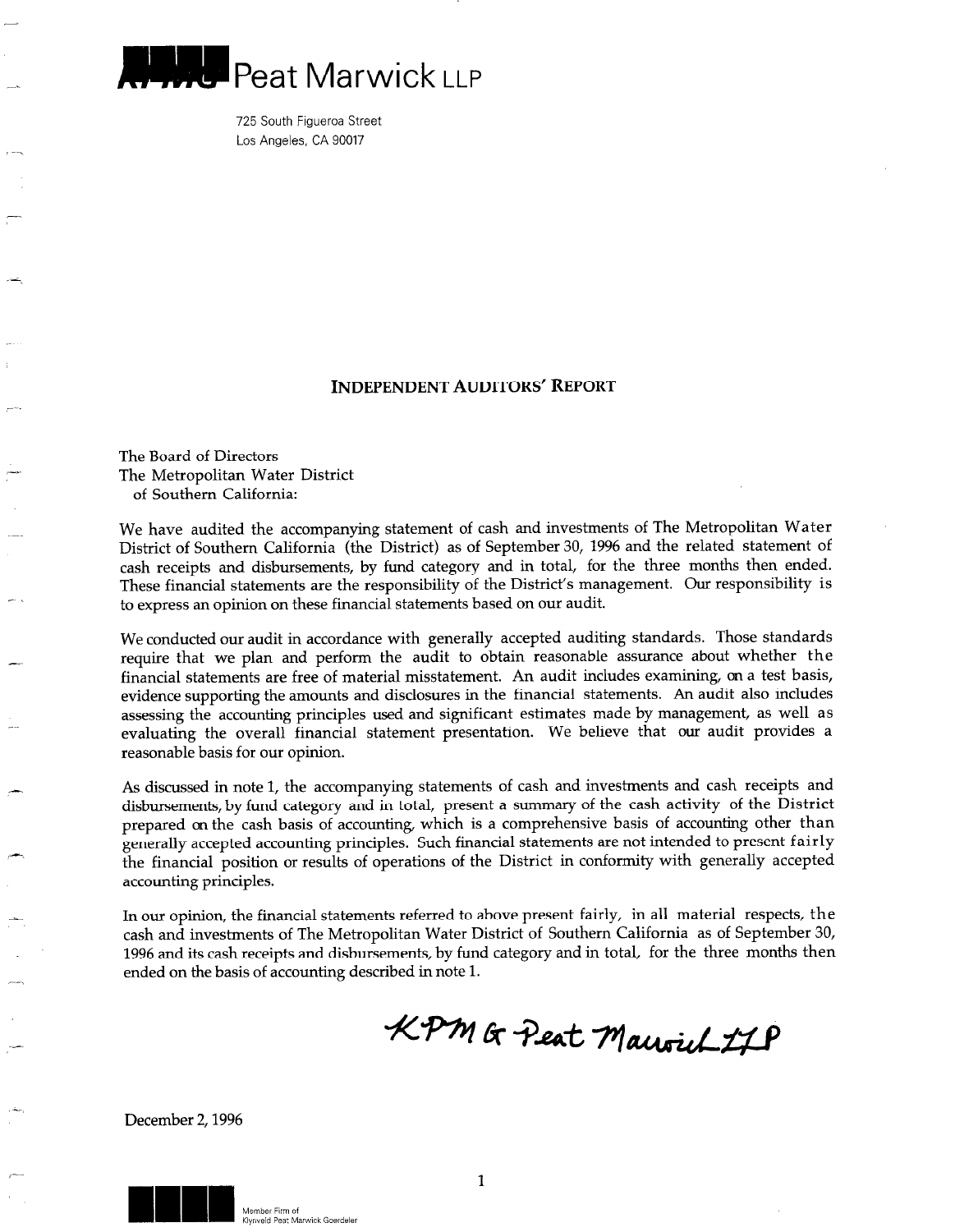Statement of Cash and Investments

September 30,1996

| Cash (notes 1 and 2):                                            |                     |     |
|------------------------------------------------------------------|---------------------|-----|
| Demand, paying agent and other accounts:                         |                     |     |
| Bank of America - demand accounts (general, payroll, drafts)     | \$<br>(5,442,093)   | (A) |
| Wells Fargo Bank - paying agent account                          | 32,007              |     |
| The Chase Manhattan Bank, N.A. - paying agent account            | 50,000              |     |
| Treasurer's office cash fund                                     | 10,000              |     |
| Total cash                                                       | (5,350,086)         |     |
| Investments, at cost (notes 1, 2 and 3):                         |                     |     |
| U.S. Treasury securities                                         | 152,556,101         |     |
| U.S. Treasury securities held for crossover refunding bonds      | 138,130,906         |     |
| U.S. guarantees - Government National Mortgage Association Notes | 7,284,157           |     |
| Federal agency securities                                        | 118,765,953         |     |
| California State Water Project Bonds                             | 1,506,400           |     |
| Repurchase agreements                                            | 140,000,000         | (A) |
| Asset-backed securities                                          | 41,827,651          |     |
| Prime commercial paper                                           | 261,059,882         |     |
| Bankers' acceptances                                             | 55,660,098          |     |
| Negotiable certificates of deposit                               | 76,000,643          |     |
| Corporate bonds                                                  | 64,922,259          |     |
| State Treasury - Local Agency Investment Fund                    | 20,000,000          |     |
| Total investments                                                | 1,077,714,050       |     |
| Total cash and investments                                       | \$<br>1,072,363,964 |     |
|                                                                  |                     |     |

(A) Credit balance in cash arises from the investment of available cash of \$6,345,000 in an overnight repurchase agreement investment at September 30,1996.

See accompanying notes to financial statements.

فترد

 $\sim$ 

zi y

 $\ddot{\phantom{a}}$ 

 $\overline{a}$ 

 $\overline{a}$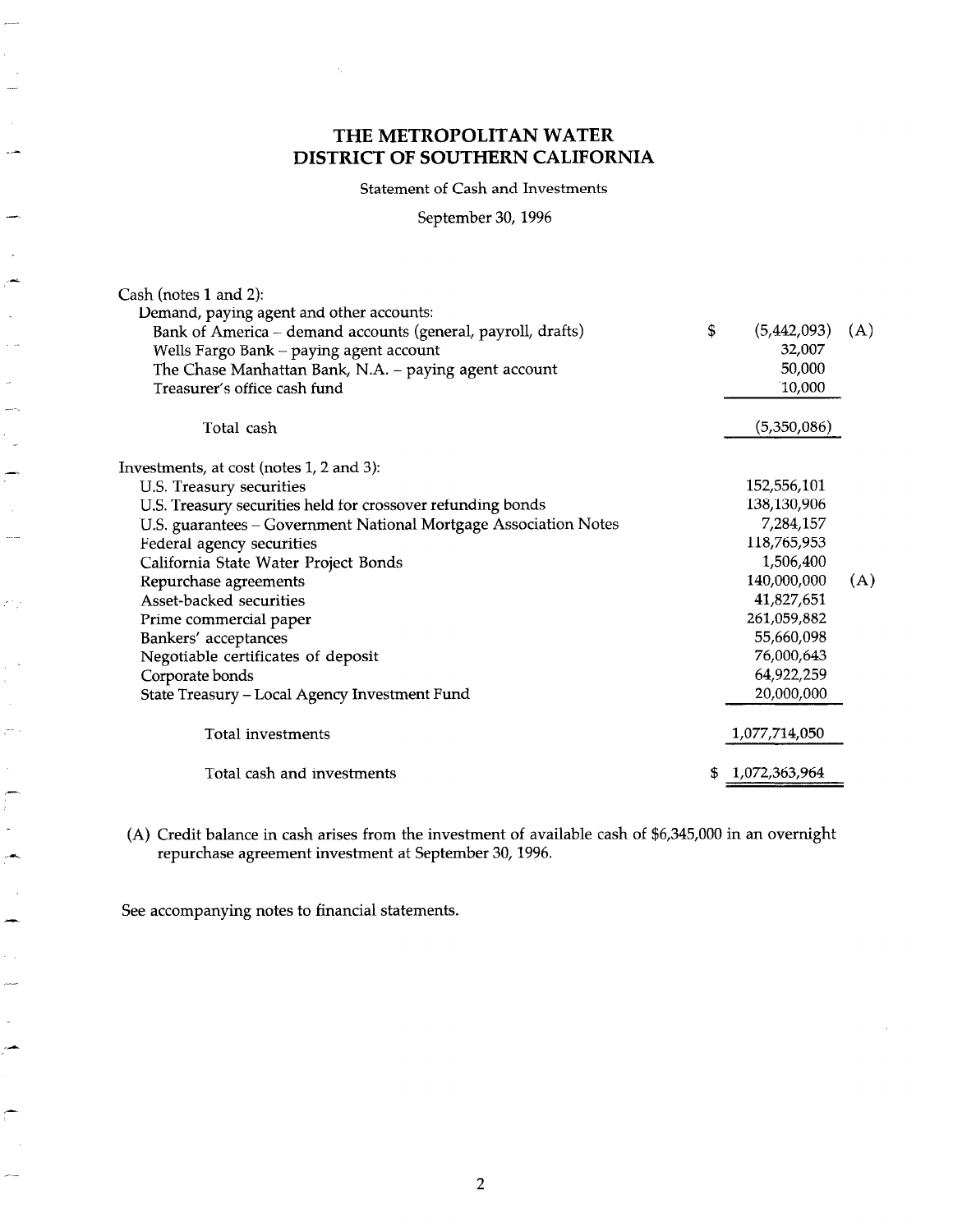Statement of Cash Receipts and Disbursements, by Fund Cate Three months ended September 30,1996  $\hat{\mathcal{A}}$ 

| Operating<br>Funds | <b>Debt Service</b><br>Funds                                                                                                   | Construction<br>Funds                |
|--------------------|--------------------------------------------------------------------------------------------------------------------------------|--------------------------------------|
| \$<br>261,950,998  | 125,266,365                                                                                                                    | 313,382,020                          |
|                    |                                                                                                                                |                                      |
|                    |                                                                                                                                |                                      |
|                    |                                                                                                                                |                                      |
|                    |                                                                                                                                |                                      |
|                    |                                                                                                                                |                                      |
|                    |                                                                                                                                | 4,383,782                            |
|                    |                                                                                                                                | 1,425,077                            |
|                    |                                                                                                                                |                                      |
| 209,510,762        | 5,149,262                                                                                                                      | 5,808,859                            |
| (49, 238, 481)     | 24,634,787                                                                                                                     |                                      |
|                    |                                                                                                                                |                                      |
|                    |                                                                                                                                |                                      |
|                    |                                                                                                                                |                                      |
|                    |                                                                                                                                | 89,904,514                           |
|                    |                                                                                                                                |                                      |
|                    |                                                                                                                                |                                      |
|                    |                                                                                                                                |                                      |
| 4,100,755          |                                                                                                                                |                                      |
| 443,980            |                                                                                                                                |                                      |
| (1,679,237)        |                                                                                                                                |                                      |
| 1,510,486          |                                                                                                                                |                                      |
| 4,511,488          |                                                                                                                                |                                      |
|                    |                                                                                                                                |                                      |
|                    |                                                                                                                                |                                      |
| 743                |                                                                                                                                |                                      |
| 87,016,275         | 70,691,783                                                                                                                     | 89,904,514                           |
| 12,046,185         | (12, 978, 855)                                                                                                                 |                                      |
| 347,253,189        | 71,379,776                                                                                                                     | 229,286,365                          |
|                    | 192,421,915<br>4,638,182<br>5,186,658<br>4,734,850<br>1,618,830<br>910,327<br>52,965,986<br>1,721,613<br>711,997<br>22,728,464 | 3,601,844<br>1,547,418<br>70,691,783 |

\* Balance at July 1,1996 excludes \$264,633,389 held in the Water'Revenue Refunding Bonds, 1993 Series A, escrow trust accou Water Revenue Refunding Bonds, 1993 Series A, and in the Water Revenue Refunding Bonds, 1996 Series B, escrow trust acc

See accompanying notes to financial statements.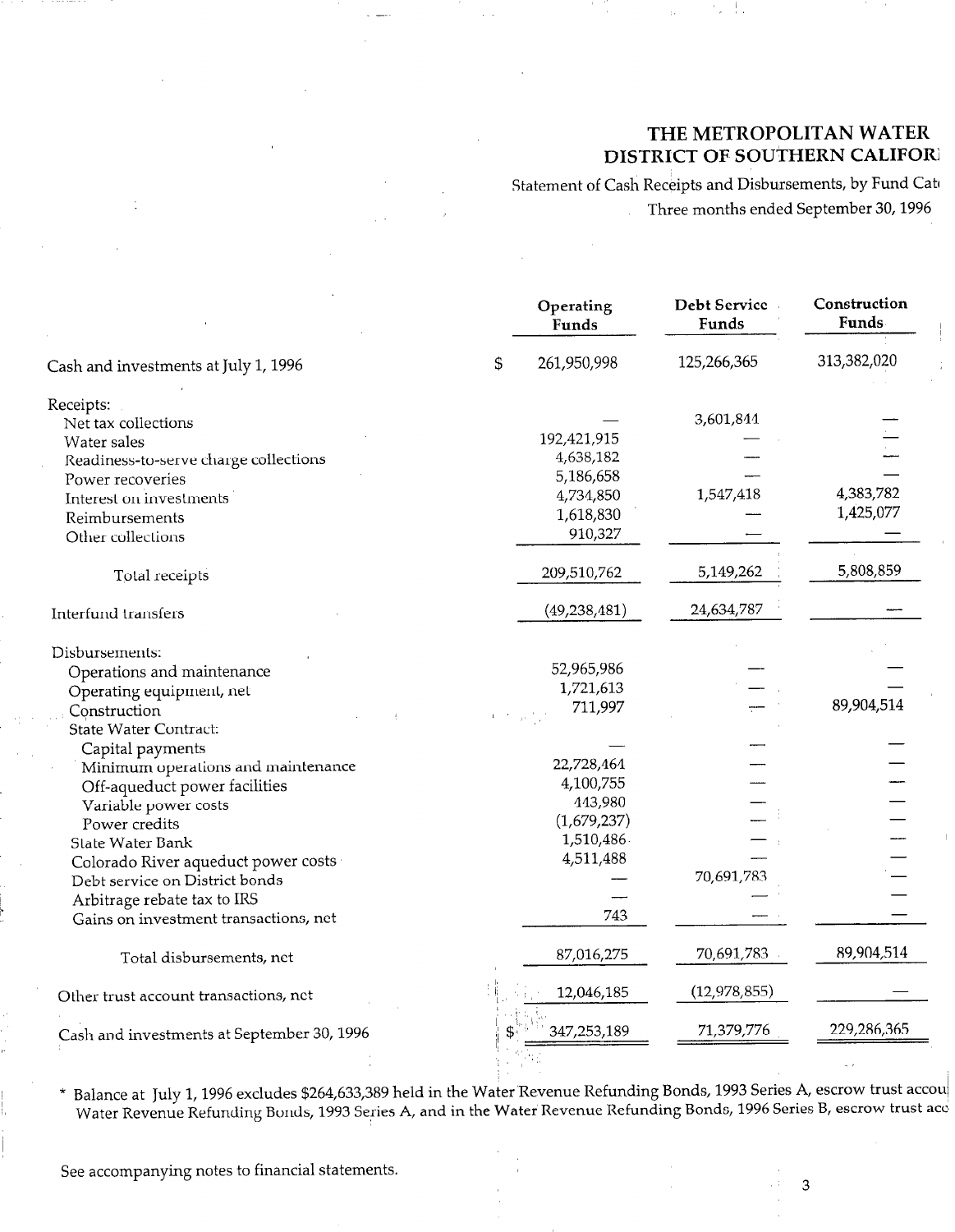sh Receipts and Disbursements, by Fund Category and in Total

Three months ended September 30,1996

|              | <b>Debt Service</b><br>Funds | Construction<br>Funds | Rate<br>Stabilization<br>Funds | <b>State Contract</b><br>Funds | <b>Trust</b><br>and Other<br>Funds | Total                        |
|--------------|------------------------------|-----------------------|--------------------------------|--------------------------------|------------------------------------|------------------------------|
|              | 125,266,365                  | 313,382,020           | 201,378,194                    | 64,634,699                     | 176,577,492                        | 1,143,189,768                |
|              | 3,601,844                    |                       |                                | 3,892,778                      |                                    | 7,494,622                    |
|              |                              |                       |                                |                                |                                    | 192,421,915<br>4,638,182     |
|              | 1,547,418                    | 4,383,782             | 3,283,550                      | 741,547                        | 4,463,595                          | 5,186,658<br>19,154,742      |
|              |                              | 1,425,077             |                                |                                |                                    | 3,043,907<br>910,327         |
|              | 5,149,262                    | 5,808,859             | 3,283,550                      | 4,634,325                      | 4,463,595                          | 232,850,353                  |
|              | 24,634,787                   |                       |                                | 24,000,000                     | 603,694                            |                              |
|              |                              |                       |                                |                                |                                    | 52,965,986                   |
|              |                              |                       |                                |                                |                                    | 1,721,613                    |
|              |                              | 89,904,514            |                                |                                |                                    | 90,616,511                   |
|              |                              |                       |                                | 54,957,048                     |                                    | 54,957,048                   |
|              |                              |                       |                                | 5,674,586                      |                                    | 22,728,464<br>9,775,341      |
|              |                              |                       |                                | (10, 356, 546)                 |                                    | 443,980<br>(12,035,783)      |
|              |                              |                       |                                |                                |                                    | 1,510,486<br>4,511,488       |
|              | 70,691,783                   |                       |                                |                                | 3,906,920<br>603,694               | 74,598,703<br>603,694<br>743 |
| $\mathbf{z}$ | 70,691,783                   | 89,904,514            |                                | 50,275,088                     | 4,510,614                          | 302,398,274                  |
| $\bar{5}$    | (12,978,855)                 |                       |                                |                                | (345, 213)                         | (1,277,883)                  |
| €            | 71,379,776                   | 229,286,365           | 204,661,744                    | 42,993,936                     | 176,788,954                        | 1,072,363,964                |

ding Bonds, 1993 Series A, escrow trust account (note 3). Balance at September 30, 1996 excludes \$292,125,000 held in the funding Bonds, 1996 Series B, escrow trust accounts (note 3).

I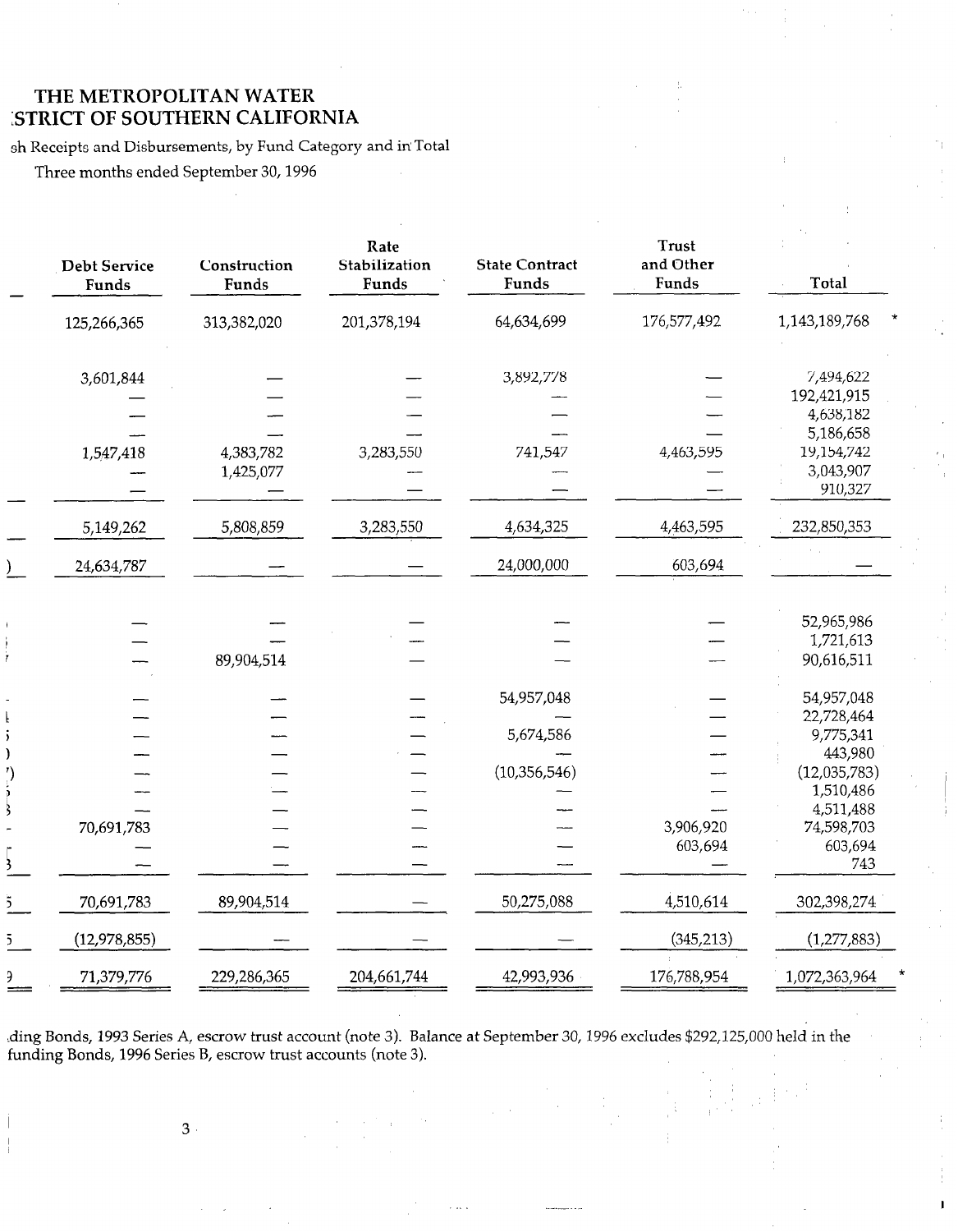Notes to Financial Statements

September 30,1996

### (1) Significant Accounting Policies

-.

\_--

i-

The accompanying statements of cash and investments and cash receipts and disbursements, by fund category and in total have been prepared by management for the purpose of presenting the cash and investments of The Metropolitan Water District of Southern California (District) as of September 30,1996 and disclosing the changes in total cash and investments, by fund category and in total, for the three months then ended, on the cash basis of accounting in accordance with established District policy.

Financial statements prepared on the cash basis of accounting, which is a comprehensive basis of accounting other than generally accepted accounting principles, may differ from presentations under generally accepted accounting principles since certain revenues and related assets are recognized when received rather than when earned, and certain expenses are recognized when paid rather than when the obligations are incurred. Accordingly, the accompanying financial statements are not intended to present the District's financial position and results of operations in conformity with generally accepted accounting principles.

Cash receipts and disbursements are allocated to the various funds and may not necessarily reflect actual cash transfers. Certain of the funds are also legally restricted to use for a specific purpose. See note 4 for a description of the currently active funds of the District.

### (2) Deposits and Investments

As a public agency, the District's investment practices are prescribed by various provisions of the California Government Code as well as by administrative policies. The District's Statement of Investment Policy is approved annually by the Board and describes the Treasurer's investment authorities and limitations. The District's basic investment policy objectives, in order of importance, are: safety of principal, liquidity and return on investment.

The District's demand and time deposits are fully insured or collateralized. Such deposits are covered by Federal depository insurance up to a maximum of \$100,000 per financial institution; deposits in excess of this limit are collateralized by pooled securities held by the financial institution on behalf of the District and other public agencies, as required by state law. State law requires public agency deposits, including time deposits, in excess of insured levels to be collateralized by the depository institutions with pooled government securities having market values of at least 110% of the deposits. To ensure compliance with the 110% requirement, the collateral must be marked to market at least monthly by the bank. The District's investment policy does not permit real estate mortgages or mortgage-backed securities to qualify as acceptable collateral in these pools.

The District invests in a variety of instruments, including U.S. Treasury, Federal agencies, repurchase agreements and other securities (including negotiable certificates of deposit, bankers' acceptances and prime commercial paper). The District is permitted to sell securities owned under written agreements to buy back the securities on or before a specified date for a specified amount (reverse repurchase agreements). All investments are subject to various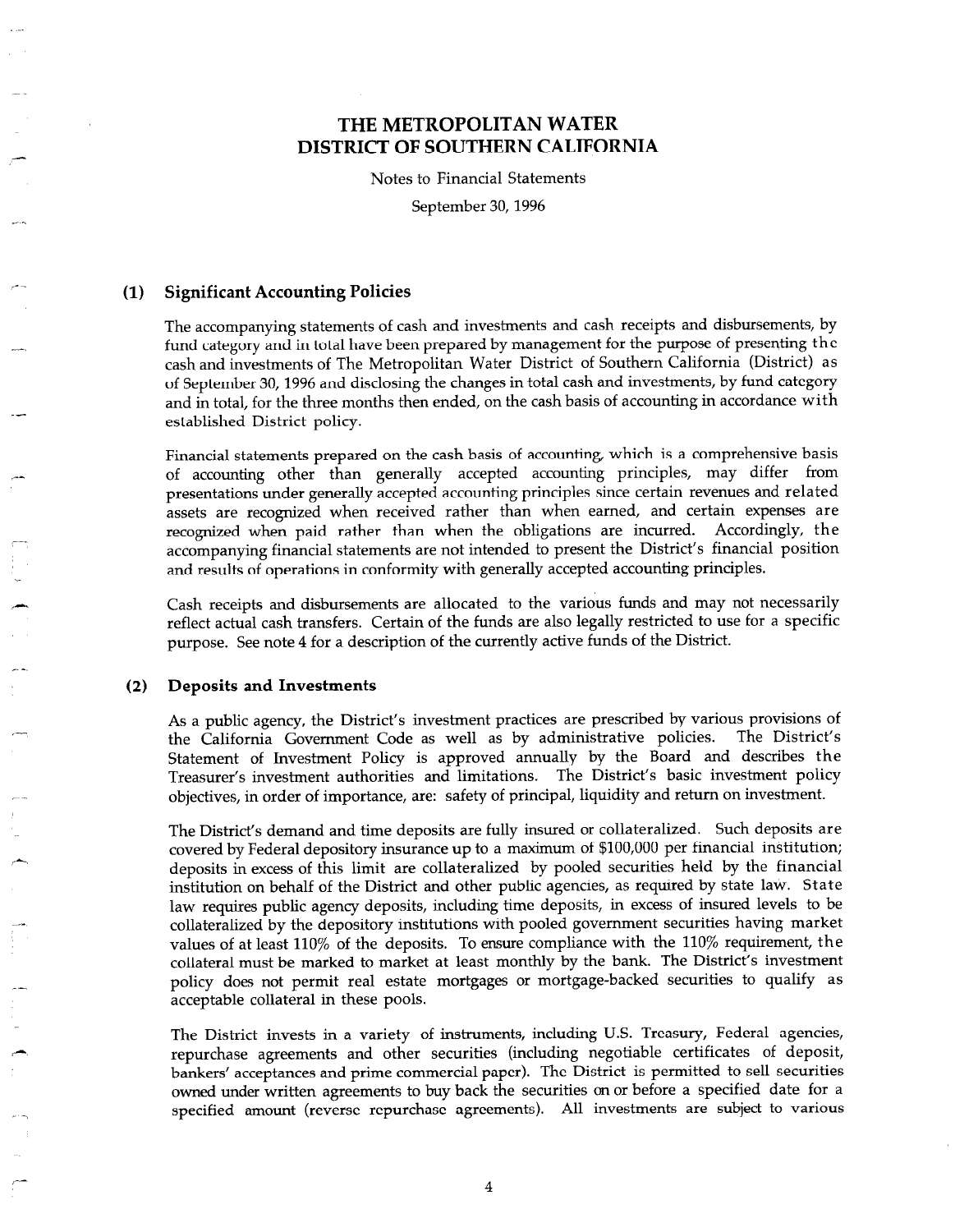Notes to Financial Statements, Continued

limitations and restrictions. In the case of money market instruments issued by private entities, risk is controlled by strict eligibility requirements and duration limitations. All securities purchased are delivered against payment and are held in safekeeping on the District's behalf by the trust department of the bank used by the District.

At September 30, 1996, all of the District's investments, except deposits in the State Treasury Local Agency Investment Fund, consist of investments that are insured or registered, or for which the securities are held, in the District's name, in safekeeping at the District's bank, which is not a counterparty to the investment transactions. The District had no investments in reverse repurchase agreements during the three months ended September 30,1996.

At September 30,1996, the market value of U.S. Treasury securities, exclusive of U.S. Treasury securities held in an escrow trust account for the Crossover Bonds, totaled approximately \$159.8 million. The market values of the District's other investments approximated their respective costs. Repurchase agreements were collateralized with marketable government securities having a total value of approximately \$142.8 million.

#### (3) Investments Held in Escrow

r-m-

,-

i-

At September 30,1996, U.S. Treasury securities with a cost basis totaling \$292,125,000 are being held in an escrow trust account and represent amounts sufficient to provide debt service for the advance refunding of portions of the Waterworks Revenue Refunding Bonds, Issue of 1986 and Water Revenue Bonds, Issue of 1991. Such refundings resulted in the defeasance of these bond issues; accordingly, the bond obligations and the related investments are excluded from the District's financial statements.

At September 30,1996, U.S. Treasury securities, purchased primarily from bond proceeds, with a cost basis totaling \$138,130,906 for Series Al (Crossover Bonds) of the Waterworks General Obligation Refunding Bonds, Issue of 1993, are being held in an escrow trust account. The Series Al Bonds were issued to provide the funds necessary to refund, on March 1, 1999 (the Crossover Date), the principal, accrued interest and early redemption premiums on a portion of the District's Waterworks Bonds, Election 1966, Series G dated June 1, 1989.

The proceeds of the Series Al escrow trust account will be used to pay debt service on the Crossover Bonds through the Crossover Date. Prior to the Crossover Date, the Series Al Bonds will be special obligations of the District, payable from the Series Al escrow trust account. On the Crossover Date, the Series Al Bonds will become general obligations of the District.

On February 12, 1993, the District issued \$87,315,000 of Waterworks General Obligation Refunding Bonds, 1993, Series A2. The Series A2 Crossover Bonds were issued to provide for their debt service through March 1, 1996 (Series A2 Crossover Date) and to advance refund on the Series A2 Crossover Date, \$86,705,000 of outstanding Waterworks Refunding General Obligation Bonds, issue of 1986 (1986 Bonds). At the Series A2 Crossover Date, the 1986 Bonds were considered defeased and the Series A2 Crossover Bonds became a general obligation of the District.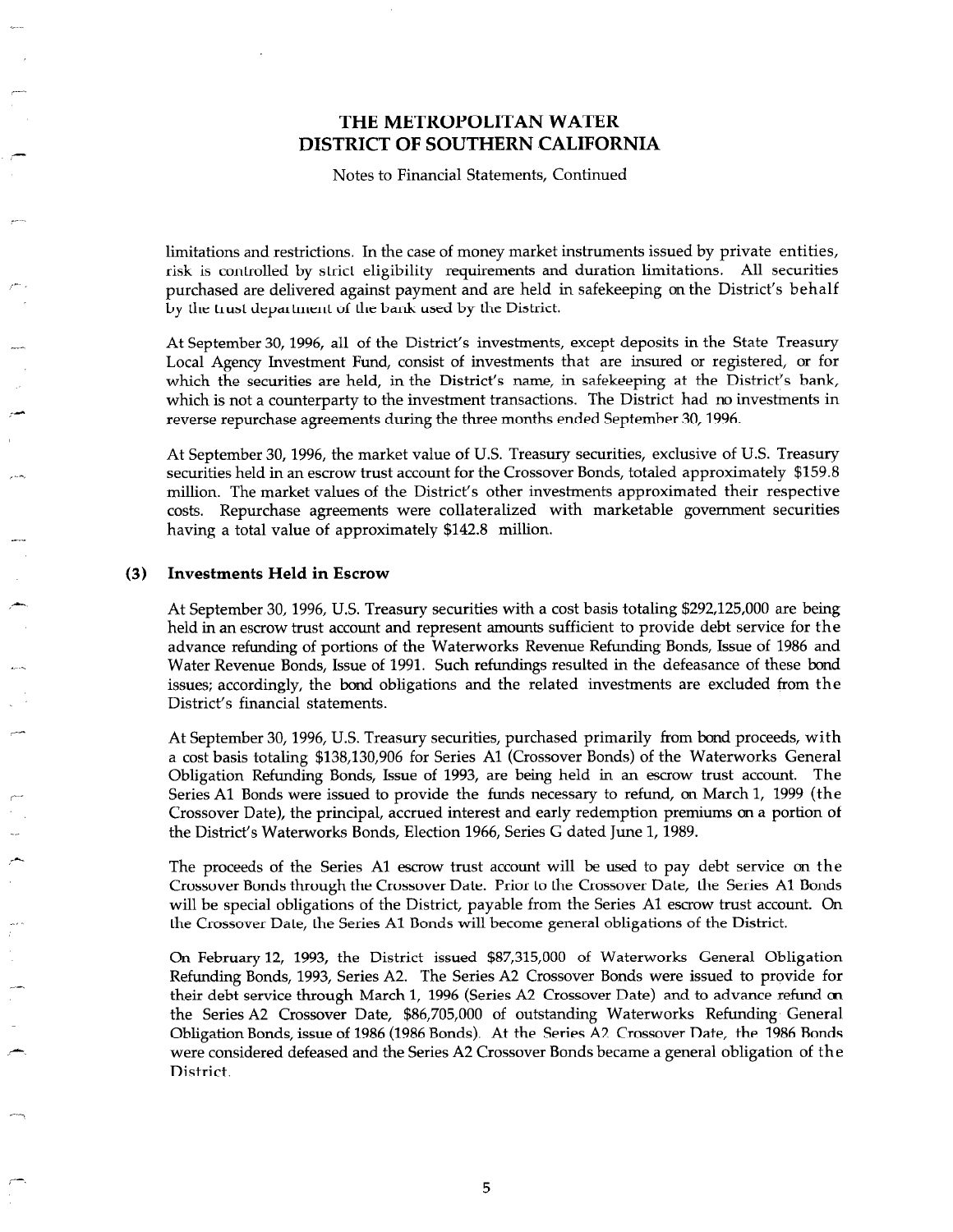Notes to Financial Statements, Continued

### (4) Description of Currently Active Funds of the District by Fund Category

#### Operating Funds

 $\overline{\phantom{a}}$ 

:

,--

#### . General Fund (Fund No. 1001)

This fund was established in 1929. This fund contains operating revenues and other monies not specifically allocable to other funds and which may be used for general purposes of the District. In practice, this fund is used to finance reimbursable works and, since 1990, to pay for capital costs incurred under contracts with the Imperial Irrigation District (IID) and others for specified water conservation projects. The monies in this fund that are not utilized for specified capital payments to IID or for reimbursable works are designated working capital funds as part of the minimum working capital balance required by Section 5202(a) of the Administrative Code.

#### . Water Revenue Fund (Fund No. 1002)

This fund was established in 1975. Receipts from water sales and standby charges are deposited in this fund and are transferred to various other funds in accordance with revenue bond and other Board resolutions to pay in order of priority:

- Operation and maintenance expenditures
- Debt service on outstanding revenue bonds and commercial paper
- Water Standby Charge Fund
- Any other obligations which are charges, liens or encumbrances upon operating revenues.

Monies remaining at the end of each month, after the foregoing transfers, are transferred to the Revenue Remainder Fund.

#### Operations and Maintenance Fund (Fund No. 1003)

These funds were established in 1975. This fund is used to pay all operation and maintenance expenditures, including State Water Contract operation, maintenance, power and replacement charges. The revenue bond resolutions require that, at the beginning of each month, monies equal to estimated operation and maintenance expenditures for that month and the succeeding month be set aside in these funds, and such amounts represent the minimum fund balance requirements specified in Section 5201(f) of the Administrative Code.

. Revenue Remainder Funds (Funds No. 1004 and No. 1006)

These funds were established in 1975. Monies remaining in the Water Revenue Fund at month-end, after meeting the priority expenditures set forth in the bond resolutions, are transferred to these funds and may be used for any lawful purpose by the District. As specified by Section 5202(a) of the Administrative Code, the required total minimum balance to be held collectively in the General Fund and the Revenue Remainder Fund as of June 30 of each year shall be equal to the sum of \$25 million for emergency repairs and claims, and \$150 million for general purposes in the event that revenues are insufficient to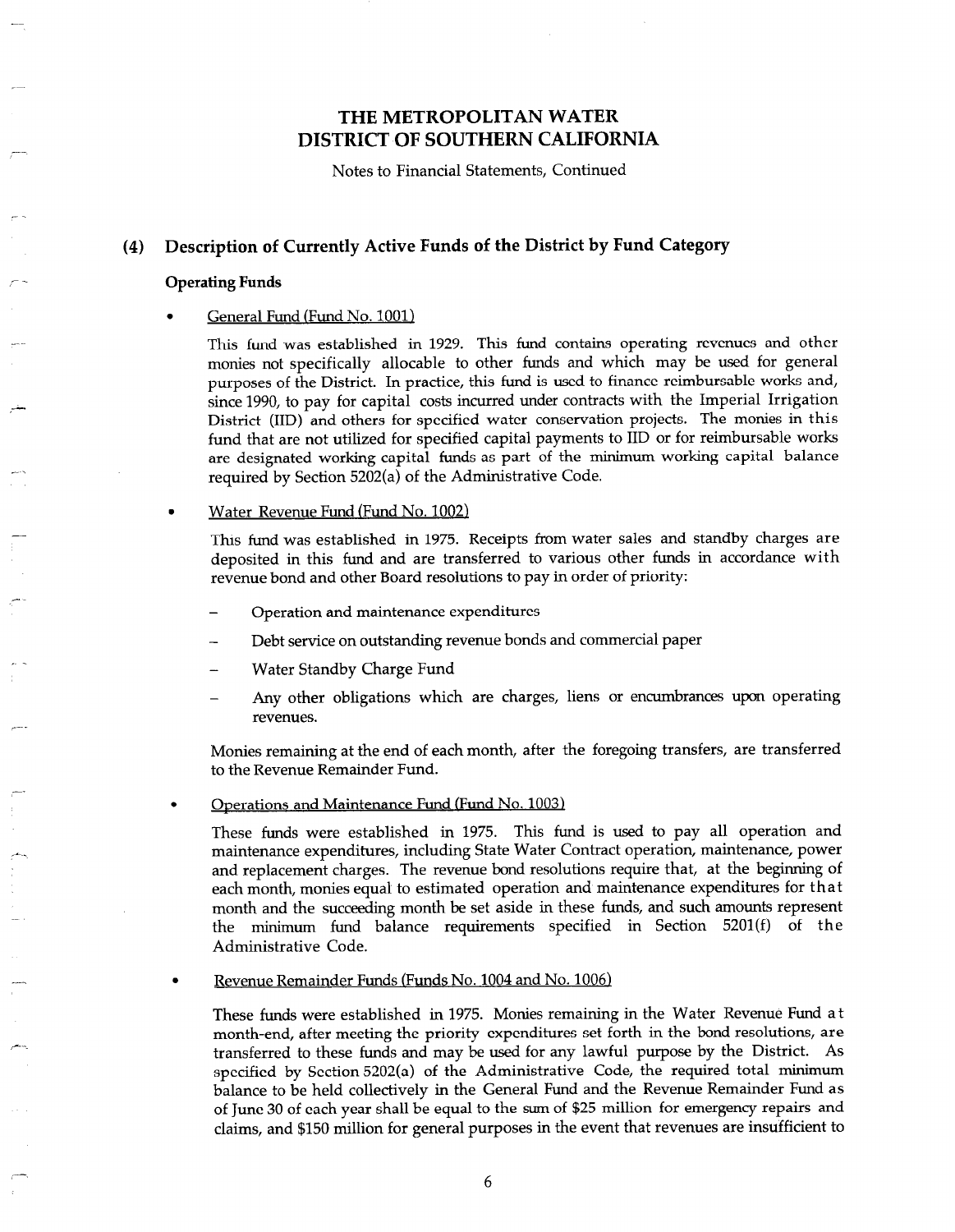Notes to Financial Statements, Continued

pay the costs of the District. Monies in excess of \$175 million are transferred to the Pay-As-You-Go, Water Rate Stabilization and Water Treatment Surcharge Stabilization funds in accordance with the priority outlined in Sections 5202(b)-5202(e) of the Administrative Code.

#### Water Standby Charge Fund (Fund No. 1005)

This fund was established in 1992. Revenues attributable to water standby charges are transferred to this fund, which is treated as an operating fund for financial reporting purposes. Monies in this fund are used exclusively for the purpose for which the water standby charge was imposed.

. Water Transfer Fund (Fund No. 1007)

This fund was established in 1995. This fund is used for the purpose of purchasing water through transfers or similar arrangements, and for the costs of filling the Eastside Reservoir Project. Any amounts remaining on July 1, 2004 shall be transferred to the Water Rate Stabilization Fund.

#### Debt Service Funds

Waterworks Revenue Bond Interest and Principal Fund (Fund No. 2001)

This fund was established in 1975. This fund is used to pay the debt service on revenue bonds of the District. The revenue bond resolutions require setting aside in this fund each month 1/6 of the semiannual interest payments and  $1/12$  of the annual principal payment next coming due. Such amounts represent the minimum fund balance requirements specified in Section 5201(b) of the Administrative Code.

Ontional Revenue Bond Redemntion Fund (Fund No. 2006)

This fund was established in 1985; amended in 1993. This fund is used for the purpose of redeeming untendered refunded revenue bonds. In accordance with the refunding revenue bond resolutions, the District maintains in this fund amounts sufficient to retire the called bonds.

Water Revenue Bond Service Fund (Fund No. 2009)

This fund was established in 1991. This fund is used to pay debt service on subordinate water revenue bonds after payment of Prior Lien Waterworks Revenue Bonds, including reimbursement of any payments made by providers of credit as liquidity enhancement for the bonds.

Water Revenue Refunding Bonds, 1993 Series A Interest and Principal Fund (Fund No. 2010)

This fund was established in 1993. This fund is used to pay debt service on the subordinate water revenue refunding bonds after the payment of debt service on Prior Lien Waterworks Revenue Bonds.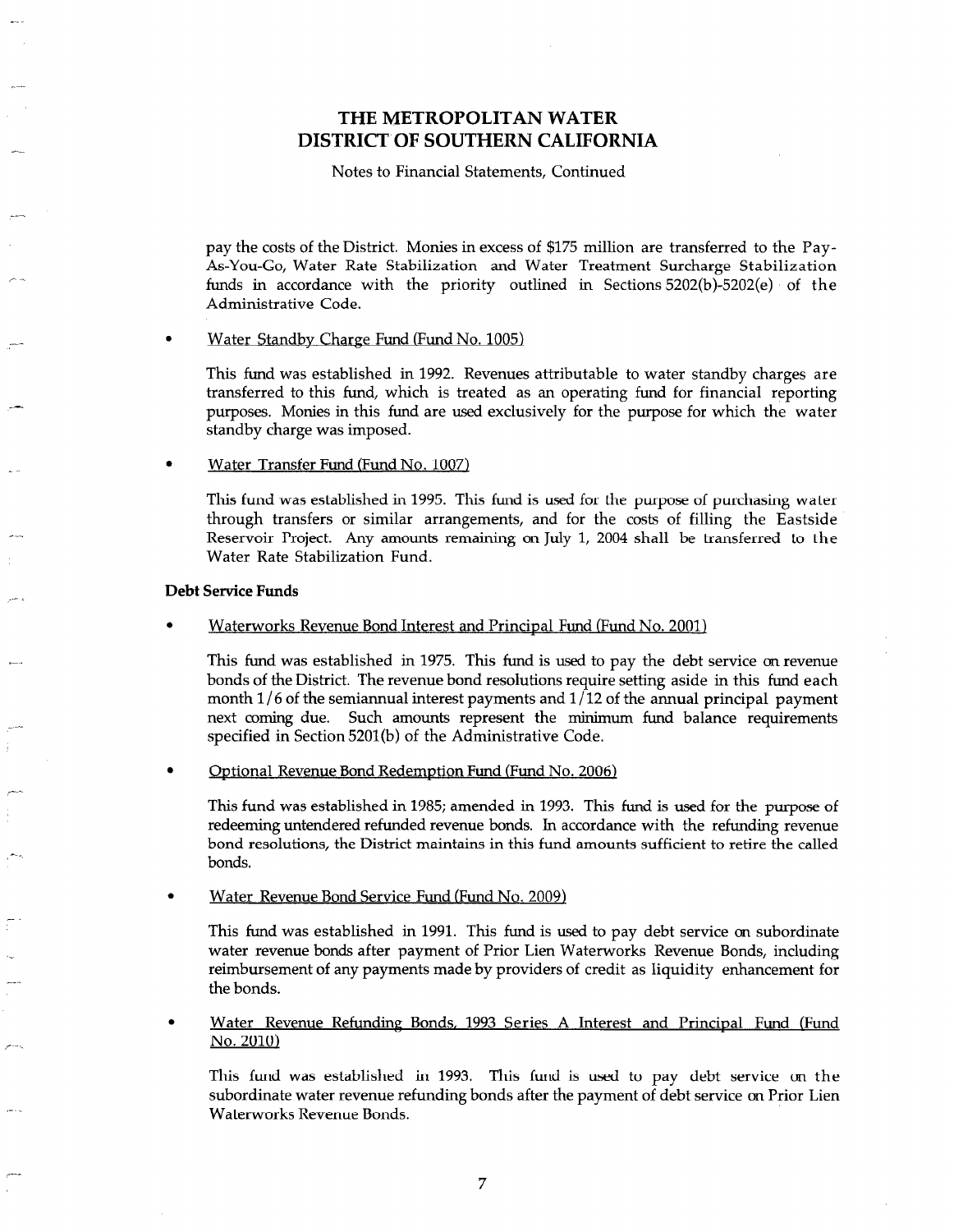Notes to Financial Statements, Continued

### Water Revenue Refunding Bonds, 1993 Series B Interest and Principal Fund (Fund No. 2011)

This fund was established in 1993. This fund is used to pay debt service on the subordinate water revenue refunding bonds after payment of Prior Lien Revenue Bonds.

Water Revenue Refunding Bonds, 1995 Series A Interest and Principal Fund (Fund No. 2012)

This fund was established in 1995. This fund is used to pay the debt service on the subordinate water revenue refunding bonds after the payment of debt service on Prior Lien Revenue Bonds.

Water Revenue Refunding Bonds, 1996 Series B Interest and Principal Fund (Fund No. 2013)

This fund was established in 1996. This fund is used to pay the debt service on the subordinate water revenue refunding bonds after the payment of debt service on Prior Lien Revenue Bonds.

Water Revenue Refunding Bonds, 1996 Series A Interest and Principal Fund (Fund No. 2014)

This fund was established in 1996. This fund is used to pay the debt service on the subordinate water revenue refunding bonds after the payment of debt service on Prior Lien Revenue Bonds.

. Waterworks Revenue Bond Reserve Fund (Fund No. 2501)

This fund was established in 1975. The revenue bond resolutions require the District to maintain a fund balance at least equal to 100% of the combined maximum annual debt service on all outstanding revenue bonds to the extent that such debt service does not exceed \$10 million and 50% of the excess of such debt service over \$10 million. This amount represents the minimum fund balance requirement specified in Section 5201(b) of the Administrative Code.

Water Revenue Refunding Bonds, 1996 Series B Reserve Fund (Fund No. 2505)

This fund was established in 1996. Proceeds from the sale of these subordinate bonds, in an amount necessary to maintain the Bond Reserve Requirement of fifty percent (50%) of the maximum annual debt service, were deposited into this fund.

1931 General Obligation Bond Interest and Redemption Fund (Fund No. 3001)

This fund was established in 1932. This fund is used for the payment of principal and interest on the 1932. This rule is used for the payment of principal and interest revenues of the 1991 general obligation bonds of the District from ad-valorem property tax revenues. Section 5201(a) of the Administrative Code requires maintenance of monies at each June 30 equal to 18 months' debt service, less revenues anticipated to be derived from the next succeeding tax levy specifically for such debt service.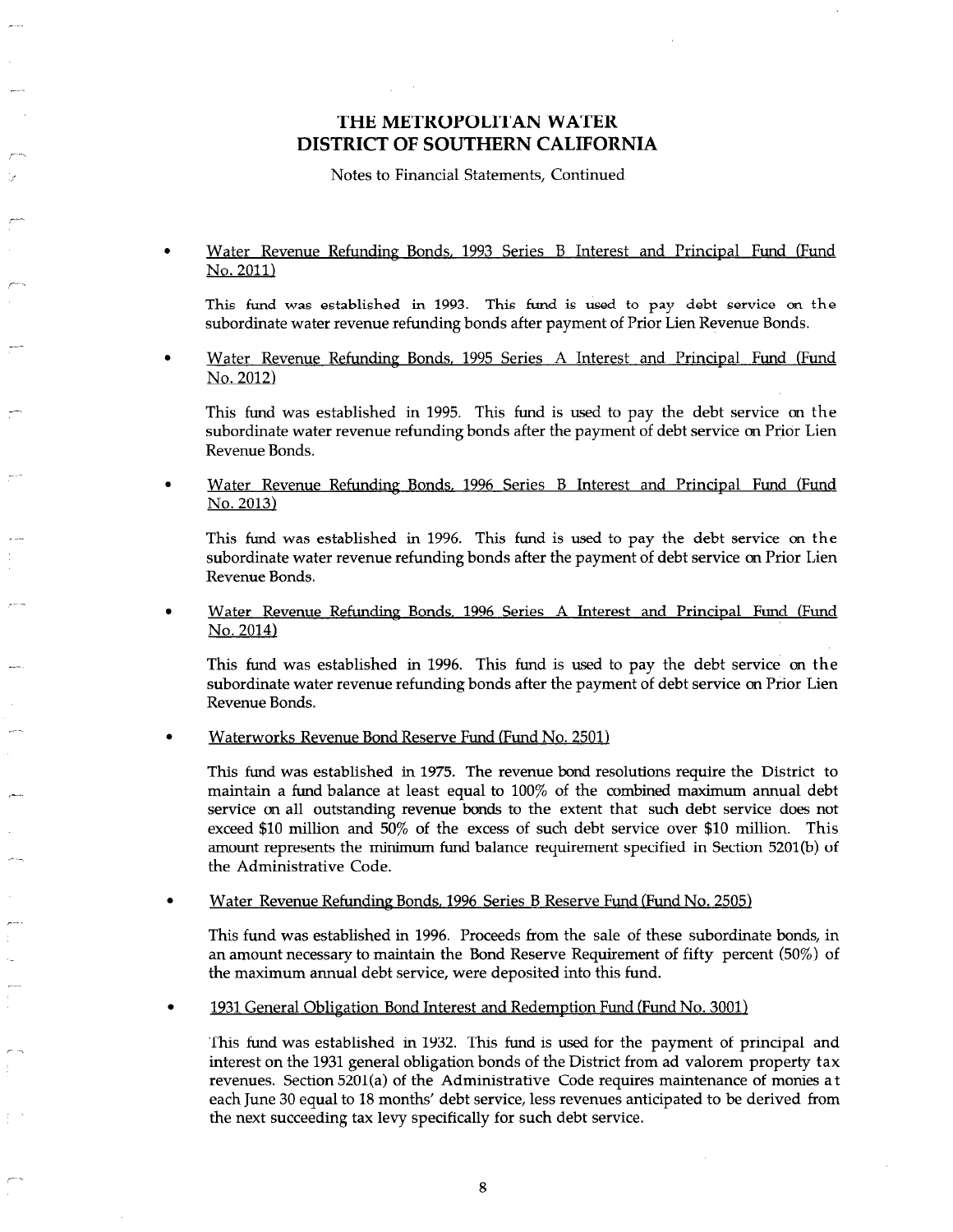Notes to Financial Statements, Continued

#### 1966 General Obligation Bond Interest and Principal Fund (Fund No. 3002)

This fund was established in 1967. This fund is used to pay the debt service on the District's 1966 authorization general obligation bonds from ad valorem property taxes. Section 5201(a) of the Administrative Code requires maintenance of monies at each June 30 equal to 18 months' debt service, less revenues anticipated to be derived from the next succeeding tax levy specifically for such debt service.

#### . Ontional General Oblieation Bond Redemotion Fund (Fund No. 3006)

This fund was established in 1980; amended in 1993. This fund is used for the purpose of redeeming untendered refunded general obligation bonds. The District, in accordance with its refunding bond resolutions, must maintain in this fund amounts sufficient to retire the called bonds.

### Series G 1966 General Obligation Bond Interest and Principal Fund (Fund No. 3008)

This fund was established in 1989. This fund is used to pay debt service on the District's 1966 general obligation bonds, Series G, from ad valorem property taxes. Section'5201(a) of the Administrative Code requires maintenance of monies at each June 30 equal to 18 months' debt service, less revenues anticipated to be derived from the next succeeding tax levy specifically for such debt service.

. Water General Obligation Refunding Bonds, 1993 Series A3 Interest and Princioal Fund (Fund No. 3010)

This fund was established in 1993. This fund is used to pay debt service on the District's 1993 Series A3 general obligation refunding bonds.

Waterworks General Obligation Refunding Bonds, 1993 Series B Interest and Principal Fund (Fund No. 3011)

This fund was established in 1993. This fund is used to pay debt service on the District's 1993 Series B general obligation refunding bonds.

. Commercial Paoer Note Pavment Funds (Funds No. 3501 and No. 3502)

i---

These funds were established in 1991. These funds are used to pay debt service on the commercial paper notes of the District. Section 5201(h) of the Administrative Code requires the District to deposit amounts in these funds sufficient to pay principal of, and interest on, the commercial paper notes as they become due.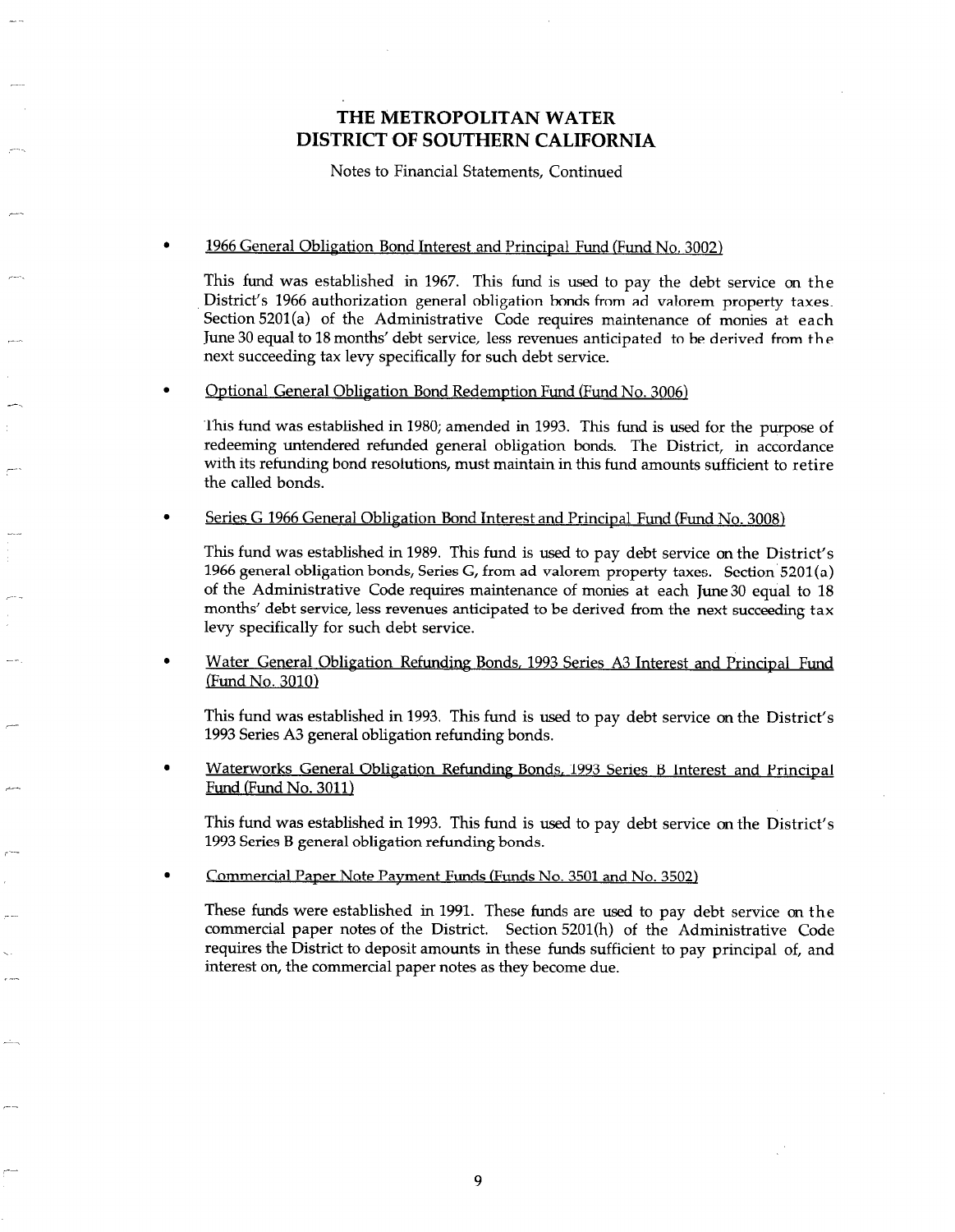Notes to Financial Statements, Continued

#### Construction Funds

#### Water Revenue Bonds, Issue of 1992 Construction Fund (Fund No. 4003)

This fund was established in 1992. Net proceeds from the sale of these subordinate revenue bonds were deposited in this fund and are used exclusively for the purposes for which the bonds were authorized.

#### Water Revenue Bonds. 1995 Series A (Fund No. 4005)

This fund was established in 1995. Net proceeds from the sale of these subordinate revenue bonds were deposited in this fund and are used to finance the District's capital improvement program.

Series G 1966 General Obligation Bond Construction Fund (Fund No. 4504)

This fund was established in 1989. Proceeds from the sale of the District's 1966 general obligation bonds, Series G, are allocated to this trust fund and must, by bond resolution, be applied exclusively to the purposes for which the bonds were authorized. As specified in Section 5201(c) of the Administrative Code, there is no minimum balance requirement for this fund.

### Pay-As-You-Go Fund (Fund No. 5001)

This fund was established in 1988. This fund is used to internally finance a portion of the District's capital improvement program in accordance with Section 5109 of the Administrative Code. As specified by Section 5202(b) of the Administrative Code, the required minimum balance to be held as of June 30 of each year shall be at least equal to the amount needed to fund Board-authorized pay-as-you-go expenditures estimated for the ensuing fiscal year. Notwithstanding the principal purpose of this fund, amounts assigned may be used by the Board for any lawful purposes.

Revolving Construction Fund (Fund No. 5003)

This fund was established in 1988. Capital expenditures made from this fund are to be reimbursed with proceeds from security sales to the extent such expenditures are authorized uses of debt proceeds under the Metropolitan Water District Act. As specified in Section  $5201(g)$  of the Administrative Code, there is no minimum balance requirement for this fund.

Commercial Paper Note Construction Funds (Funds No. 5004 and No. 5005)

These funds were established in 1991. Proceeds from the sale of commercial paper are deposited in these funds and are applied exclusively to the purposes for which the notes were authorized.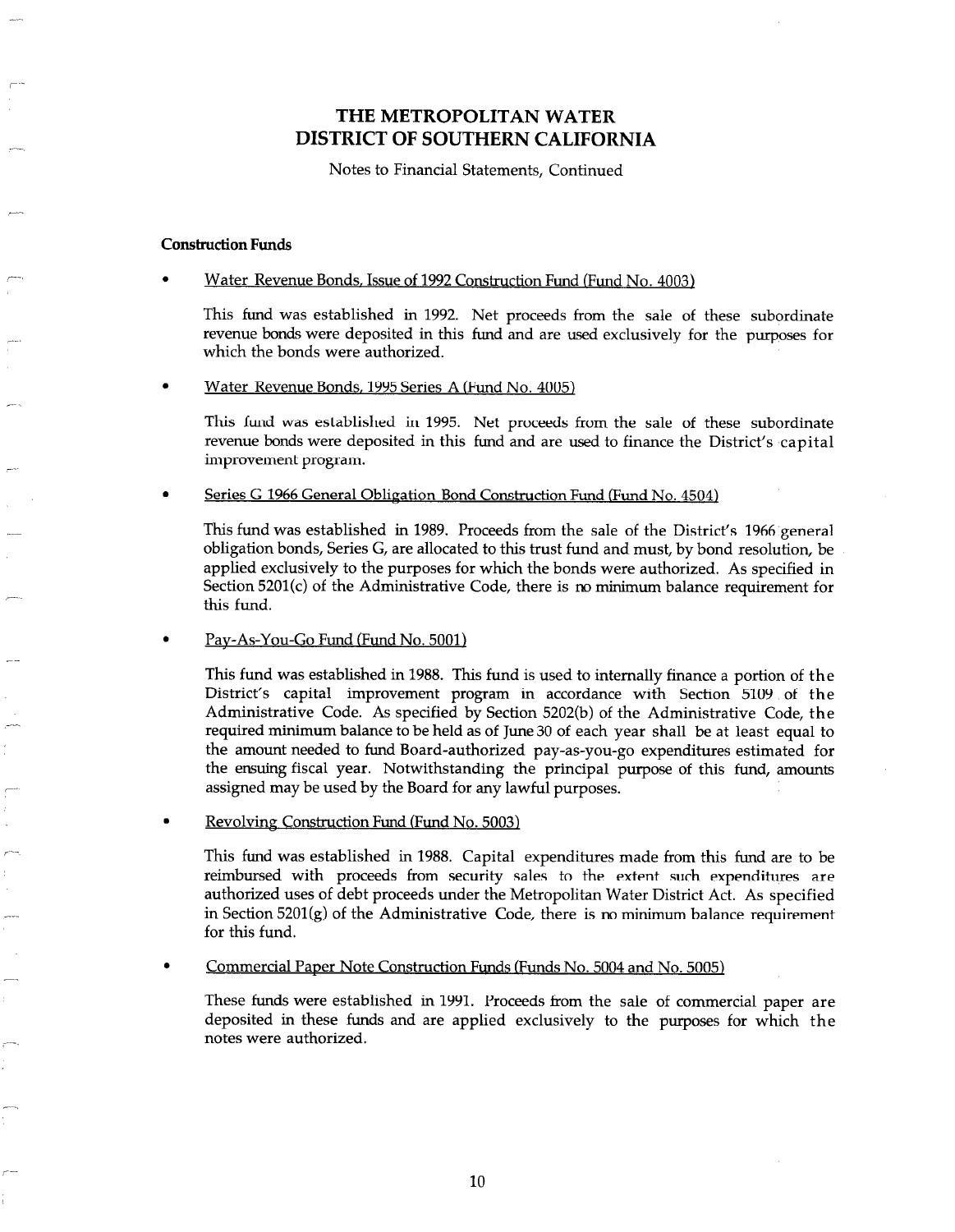Notes to Financial Statements, Continued

#### Rate Stabilization Funds

--

--

### . Water Rate Stabilization Fund (Fund No. 5501)

This fund was established in 1987. This fund is for the principal purpose of reducing water revenue requirements in order to smooth water rate adjustments over time. As specified in Section 5202(c) of the Administrative Code, amounts that exceed the Board's working capital and internal capital improvement funding requirements on June 30 of each year are transferred to this fund, except as required under Section 5202(d). Notwithstanding the principal purpose of this fund, amounts assigned may be used by the Board for any lawful purpose.

#### Water Treatment Surcharge Stabilization Fund (Fund No. 5502)

This fund was established in 1988. This fund is used for the principal purpose of mitigating required increases in the surcharge for water treatment. Notwithstanding the principal purpose of this fund, amounts assigned to this fund may be used by the Board for any lawful purpose of the District. After making the required year-end transfer to the Water Rate Stabilization Fund required by Section  $5202(c)$  of the Administrative Code, a determination is made to identify the portion, if any, of such transferred monies attributable to collections of treatment surcharge revenue in excess of water treatment cost. Such monies are then transferred to the Water Treatment Surcharge Stabilization Fund. If the calculation determines a deficiency in treatment surcharge revenue, a transfer of monies will be made for this fund as needed to reimburse amounts used for the deficiency.

#### State Contract Funds

#### State Contract Fund (Fund No. 5701)

This fund was established in 1960. Items billed the District as capital charges under the State Water Contract, including the capital costs of off-aqueduct power facilities, are paid from this fund. Revenues from sales of water are transferred to this fund to meet most costs, with the residual met from ad valorem property tax revenues and annexation fees, as determined by the formula in Chapter 3 of Division IV of the Administrative Code, or Board action. As specified by Section 5201(d) of the Administrative Code, the required minimum balance to be held as of June 30 and December 31 of each year shall equal the capital payments due on July 1 of the same calendar year and January 1 of the following calendar year, respectively.

#### Special Tax Fund (Fund No. 5702)

This fund was established in 1951. Annexation fees (cash payments and special tax collections) are deposited in this fund and are transferred to the State Contract Fund to pay a portion of the District's State Water Contract capital charges. As specified by Section 5201(e) of the Administrative Code, there is no minimum balance requirement for this fund.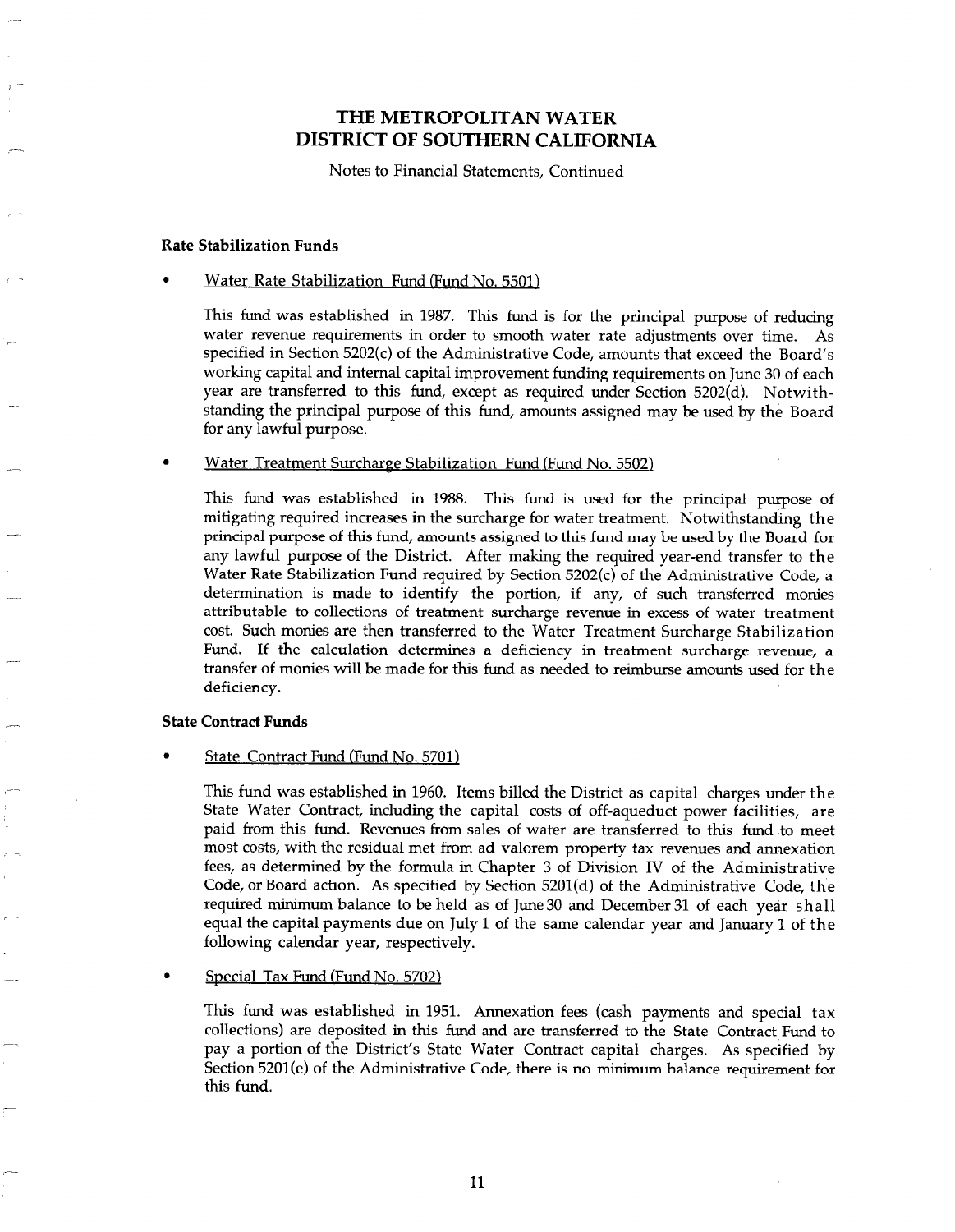Notes to Financial Statements, Continued

#### Trust and Other Funds

-.

### Series G 1966 General Obligation Bond Excess Earnings Fund (Fund No. 6001)

This fund was established in 1990. This fund is used to separately hold rebatable arbitrage interest earnings transferred from the Series G 1966 General Obligation Bond Construction Fund, computed on an annual basis in accordance with Federal regulations.

#### Employee Deferred Compensation Fund (Fund No. 6003)

This fund was established in 1976. Compensation deferred by employees under Section 457 of the Internal Revenue Code of 1986, as amended, is held in this fund and is withdrawn in accordance with the Plan's provisions as set forth in Chapter 7 of Division VI of the Administrative Code. Monies in this fund are solely the property of the District until paid or made available to employees or their beneficiaries.

San Toaquin Reservoir Trust Fund (Fund No. 6004)

This fund was established in 1980. This fund is used solely for the purposes contained in the San Joaquin Reservoir Trust Agreement between the District and the other entities who share joint ownership of the facility. Annual receipts from each part owner for its proportionate share of the approved reservoir expenditures are allocated to this fund for payment of operation and maintenance expenses and improvement projects.

Iron Mountain Landfill Closure/Postclosure Maintenance Trust Fund (Fund No. 6005)

This fund was established in 1990. This fund is used as a trust fund to maintain monies to be used for the costs of closure and postclosure maintenance of the District's solid waste landfill facility at Iron Mountain, in accordance with regulations of the California Integrated Waste Management Board.

Waterworks General Oblieation Refunding Bonds, 1993 Series Al and A2 Escrow Account Fund (Fund No. 6011)

This fund was established in 1993. Proceeds from the sale of the 1993 Series Al and A2 General Obligation Refunding Bonds are deposited in this fund and used to pay debt service on such bonds through March 1, 1999 and March 1, 1996, respectively. At these dates, the monies available in the fund will be used to partially refund certain bonds for which the 1993 Al and A2 Bonds were issued.

Waterworks General Obligation Refunding Bonds, 1993 Series B Excess Earnings Fund [Fund No. 6017)

This fund was established in 1993. This fund is used to separately hold rebatable arbitrage interest earnings computed on an annual basis in accordance with Federal regulations.